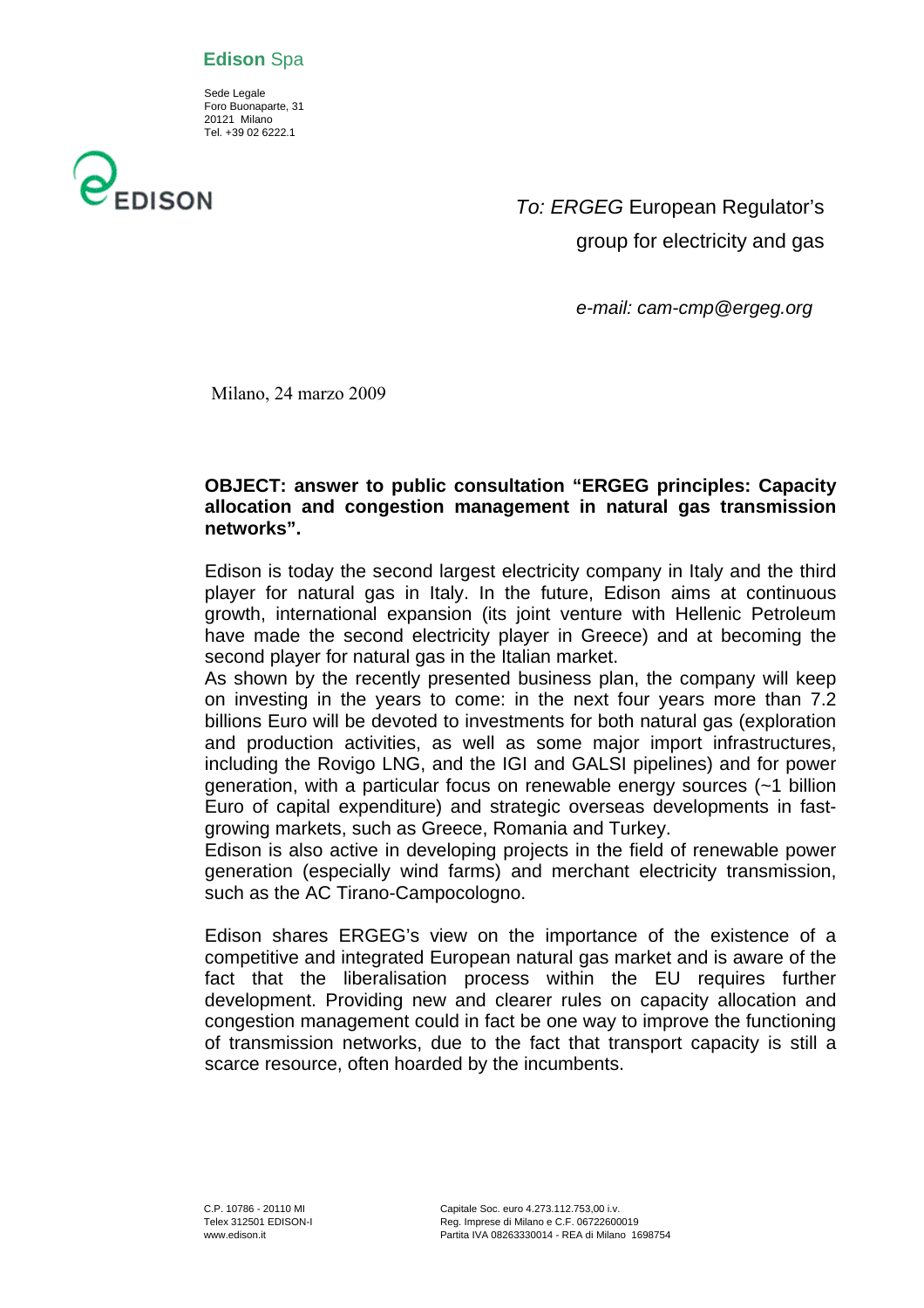For those reasons Edison welcomes the opportunity to comment on the present consultation.

The structure of the answer document is the following:

- 1. General comments
- 2. Capacity allocation mechanisms and congestion management procedures in the Italian market
- 3. A comparison between Italy and ERGEG's provisions
- 4. Answers to ERGEG's discussion points.

# **1. GENERAL COMMENTS**

Edison thinks that instead of restraining the analysis only to capacity allocation and congestion management procedures, ERGEG's document could have considered some aspects related to the gas chain seen as a single and integrated system. Indeed, when proposing to modify a gas transportation contract (including CAM and CMP clauses, as suggested by ERGEG's consultation), many effects on the different levels of the gas chain should be taken into account. As a matter of fact, consequences may arise both for gas supply contracts on the upstream level and for the functioning of the whole downstream balancing system. In particular, the impact of the proposed measures on national storage should be considered and for that reason, Edison supports the necessity of having ERGEG's public consultation aiming to review the rules for storage systems as soon as possible. This would enable the operators to outline a clear picture of the whole balancing system coming out from the amendment of Regulation 1775/2005.

Furthermore, even if Edison agrees with ERGEG's aim to create a coherent and harmonized system at an EU level, it believes that the proposals should not be extrapolated from the current design of the various national systems. Indeed, different factors contribute to make gas markets within different Member States peculiar: availability of indigenous production, geographic position, geological potential for storage facilities, historical development of the gas market, existing interconnections and the possible uses for gas which determine its degree of substitutability. These elements have influenced the national market structures and the functioning mechanisms adopted by the TSOs. For those reasons, a deep analysis of how gas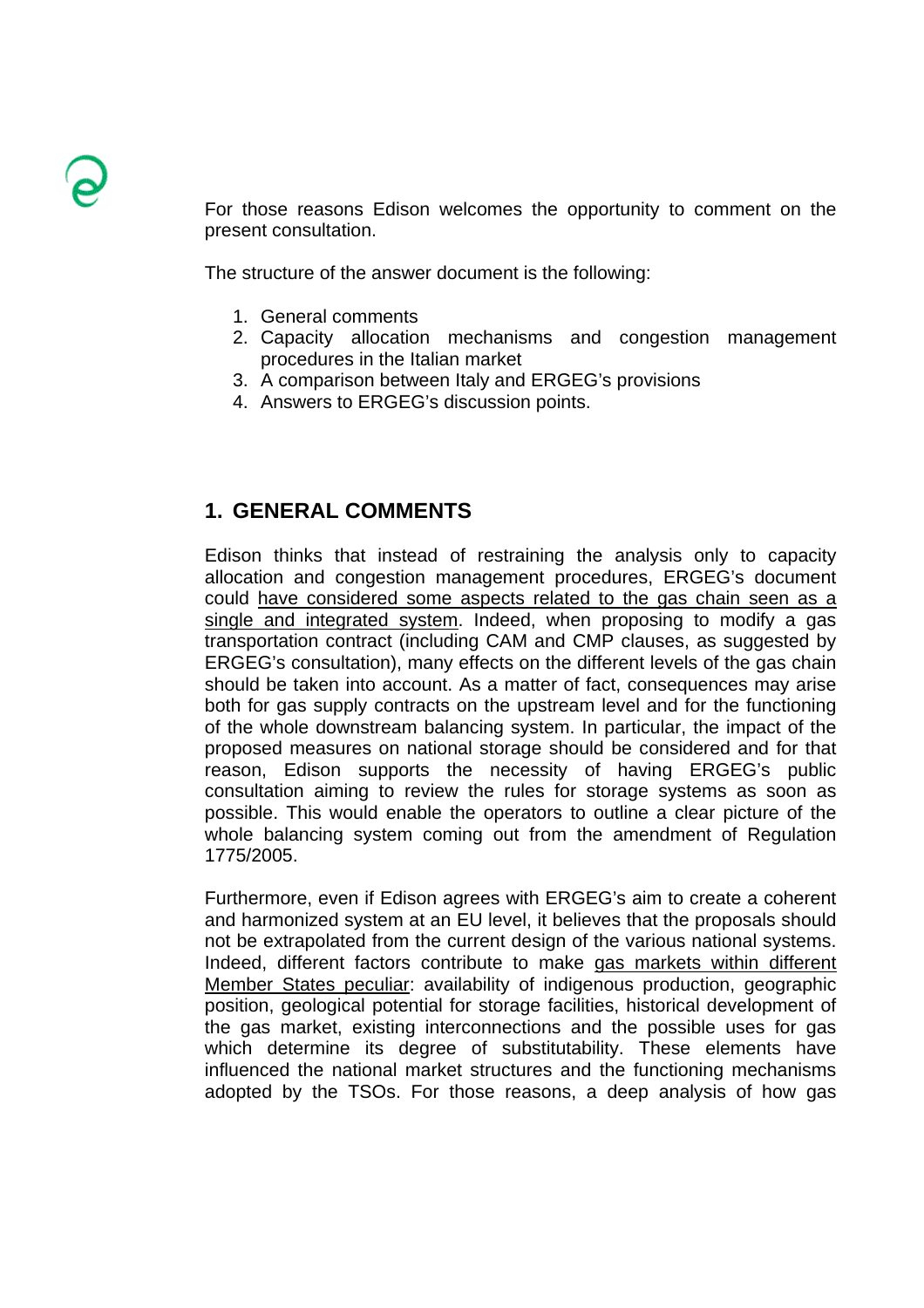markets function in various Member States is a fundamental prerequisite in order to understand which measures could be suitable with the current market structure and be therefore implemented without incompatibility or distortions. For instance, as specified in the following answers, the introduction of buy-back mechanism in markets different from UK should be better analysed.

Moreover, Edison recommends that the development of secondary capacity markets be accelerated. As a matter of fact, the existence of well functioning secondary markets is essential for congestion management procedures to work. For instance, shippers' capability to sell unused capacity (as ERGEG suggests with the proposed long term UIOLI mechanism) is bound to the possibility to find a buyer, which is higher when trade of capacity rights in the secondary market is well developed. Not only the effectiveness of congestion management procedures is influenced by the presence of liquid secondary markets, but even the performance of pro-competitive capacity allocation mechanisms, such as pro-rata, depends on the possibility for shippers to trade capacity as secondary.

Therefore, in Edison's opinion, the growth of capacity secondary trades shall not be seen as an area of intervention distinct from CAM and CMP, due to the interdependence between the two topics. Consequently, a reform of capacity allocation and congestion management procedures cannot disregard a contemporary prompt to further developments of capacity secondary markets, not only within national borders, but on a European level.

To be noted that in the Italian case, a real trade of capacity on a short term basis is hindered by the incumbent TSO's request of 8 days to verify the guarantees presented by each subject intentioned to book daily transportation capacity. Therefore, Edison thinks that TSOs' timing to carry out these functions should be shorten.

Also, Edison is convinced that capacity rights already acquired by the shippers through exemptions from Third Party Access discipline, as stated by Art. 22 of Directive EC/2003/55, shall be guaranteed. For that reason, exempted capacity rights should not be modified by ERGEG's proposed measures. Indeed, reducing or even removing exemption rights would extremely diminish the incentives to invest in new gas transmission infrastructures and therefore impact negatively on the level of security of gas supply.

Amended guidelines should also not modify allocation mechanisms currently on force and foreseen by exemption provisions.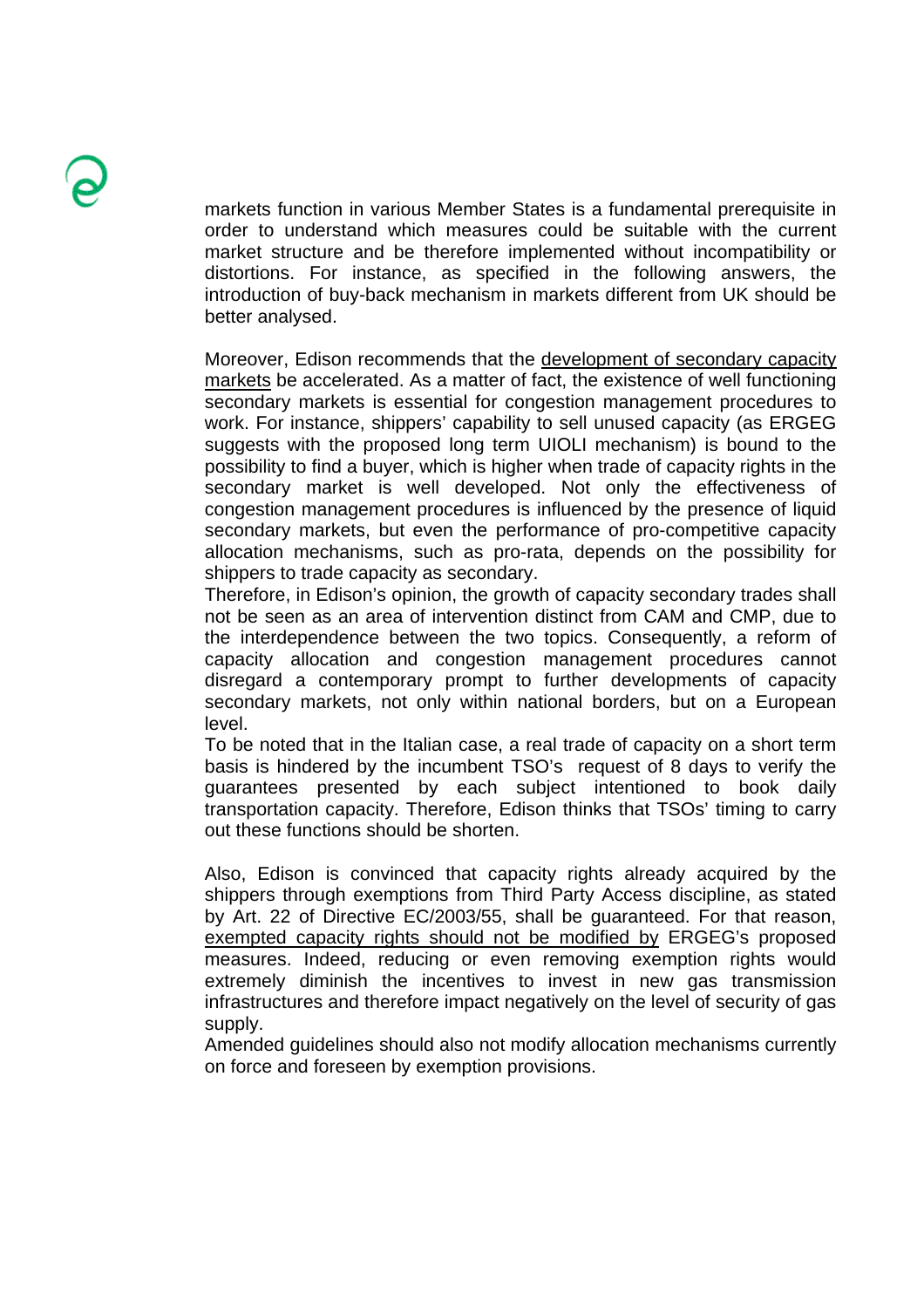Furthermore, Edison agrees with ERGEG's aim to increase market liquidity and flexibility through the increase of available capacity by commercial means, the reservation of part of the capacity to short term products, dayahead nominations, etc. On the other side, the provision of more flexible instruments shall not endanger the security of supply, as one of the three pillars of the European energy policy. Security of supply, especially for countries satisfying the main part of their demand with gas imported from outside EEA, should be one of the main concerns to be taken into account when designing rules that could change the structure of the markets. For that reason, when proposing to modify capacity allocation and congestion management mechanisms, the impact of the suggested changes on the upstream supply contracts should be deeply considered. Long term take-orpay contracts cannot only be seen as an obstacle to the development of more competitive gas markets: on the contrary, they are probably the main guarantee of security of imported gas supply and a valuable tool to stimulate operators' commitment to invest in gas transmission infrastructures.

Finally, we appreciate ERGEG's provision of news tasks for the TSOs, in order to optimize the use of the network and the capacity offered along adjacent systems. These new tasks are, for example, a strict cooperation with other TSOs, the exchange of information (especially on the maintenance of the networks), the alignment of the transportation contracts with adjacent operators. Moreover, TSOs should implement new services, like offering new bundled products. However, in Edison's opinion, fees should be paid when new services are offered in order to recover TSOs additional costs. In addition, TSOs could be allowed to retain a certain share of the revenues generated thorough congestion management mechanisms, like auctions. In any case, the major part of the additional revenues from auctions should be used to reduce shippers' transport tariffs or invested in new transmission capacity.

# **2. CAPACITY ALLOCATION MECHANISMS AND CONGESTION MANAGEMENT PROCEDURES IN THE ITALIAN MARKET**

### **LEGAL FRAMEWORK: THE NETWORK CODES**

The functioning of natural gas transportation system in Italy is currently regulated according to the legal framework designed by EU Directive 2003/55 and Regulation 2005/1775.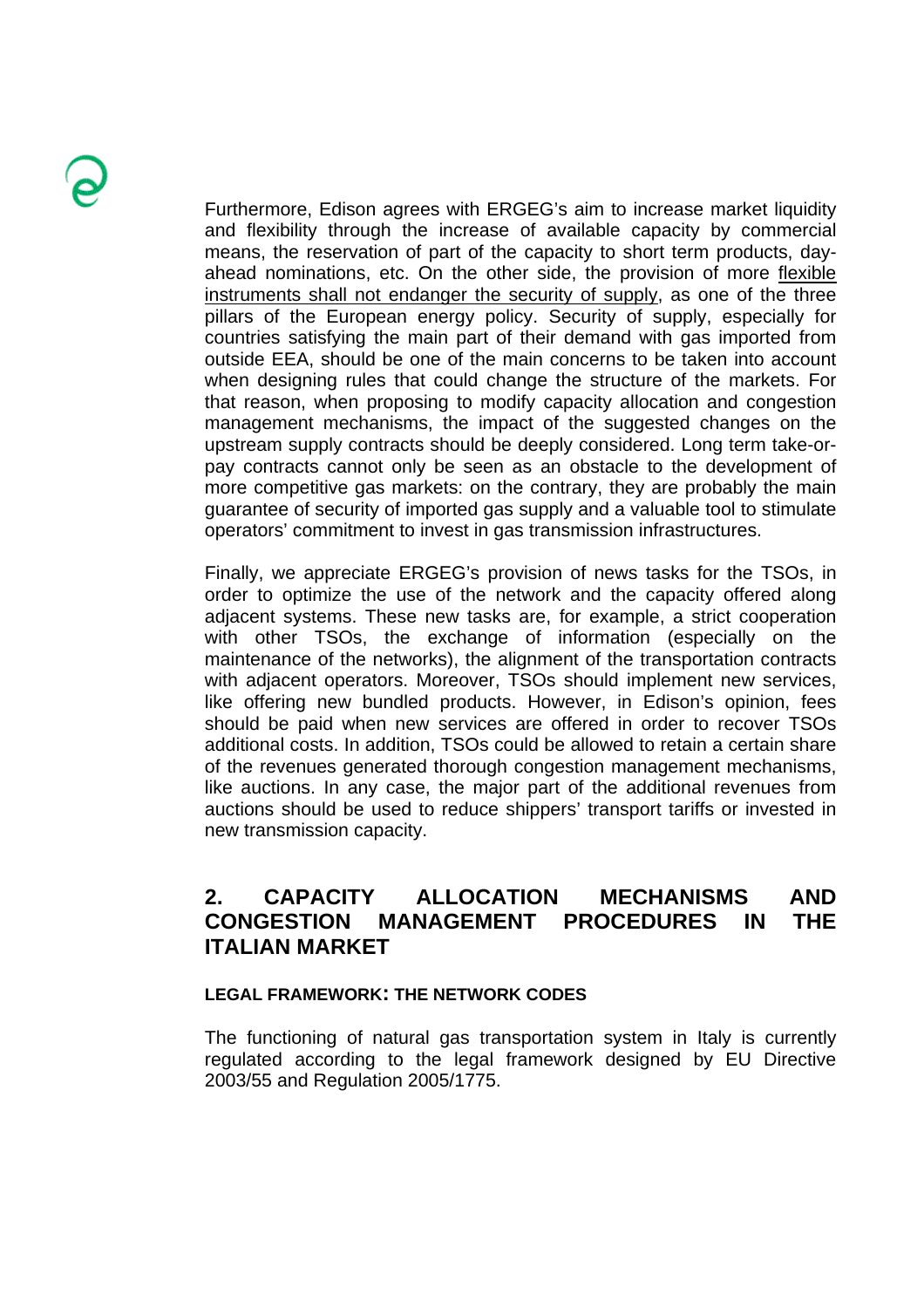The above-mentioned European acts are being implemented through various Resolutions issued by AEEG, the Italian Regulation Authority.

Indeed, Italian legislation leaves up to AEEG the role of regulating in details the access to the Italian gas transmission networks, as well as the functioning of the grid system.

Although each TSO draws up its own network code in order to establish in a transparent way the procedures of access to capacity, capacity allocation, quality of service, etc.., it is worth noting that the whole process of code drafting is supervised by the Authority, whose final approval is binding for the code's entering into force.

In particular, the adoption of network codes is ruled by AEEG Resolution no.137/02. According to Art. 19 of the same Resolution, the adoption or any modification of network codes has to be submitted to the analysis of a specific Consultation Committee (which includes all the interested parties), whose opinion has to be taken into account within the code's drafting process.

The code (or any modifications) enters into force only after the approval of the Authority and the publication on AEEG's website.

### **CAPACITY ALLOCATION MECHANISM**

Resolution no. 137/02 rules as well the criteria to be followed during the capacity allocation process at cross-border interconnection points. According to Art. 9, capacity allocation takes place on a yearly basis and

each user can require:

- Annual capacity: for 1 to maximum 5 years duration products,
- Seasonal capacity.

The annual allocation is confirmed also with reference to cross-border interconnection points, though the procedure takes place 2 years in advance (24+2 months), with the possibility for the holders of multi-year import contracts to extend the allocation up to 5 years.

#### **Multi-annual capacity products**

Every user who holds a multi-annual gas import contract has the right to require capacity allocation for a period of maximum 5 years.

The allocation of available capacity takes place according to the following priority order:

1. To the holders of take-or-pay gas import contracts subscribed before  $10^{th}$  August 1998;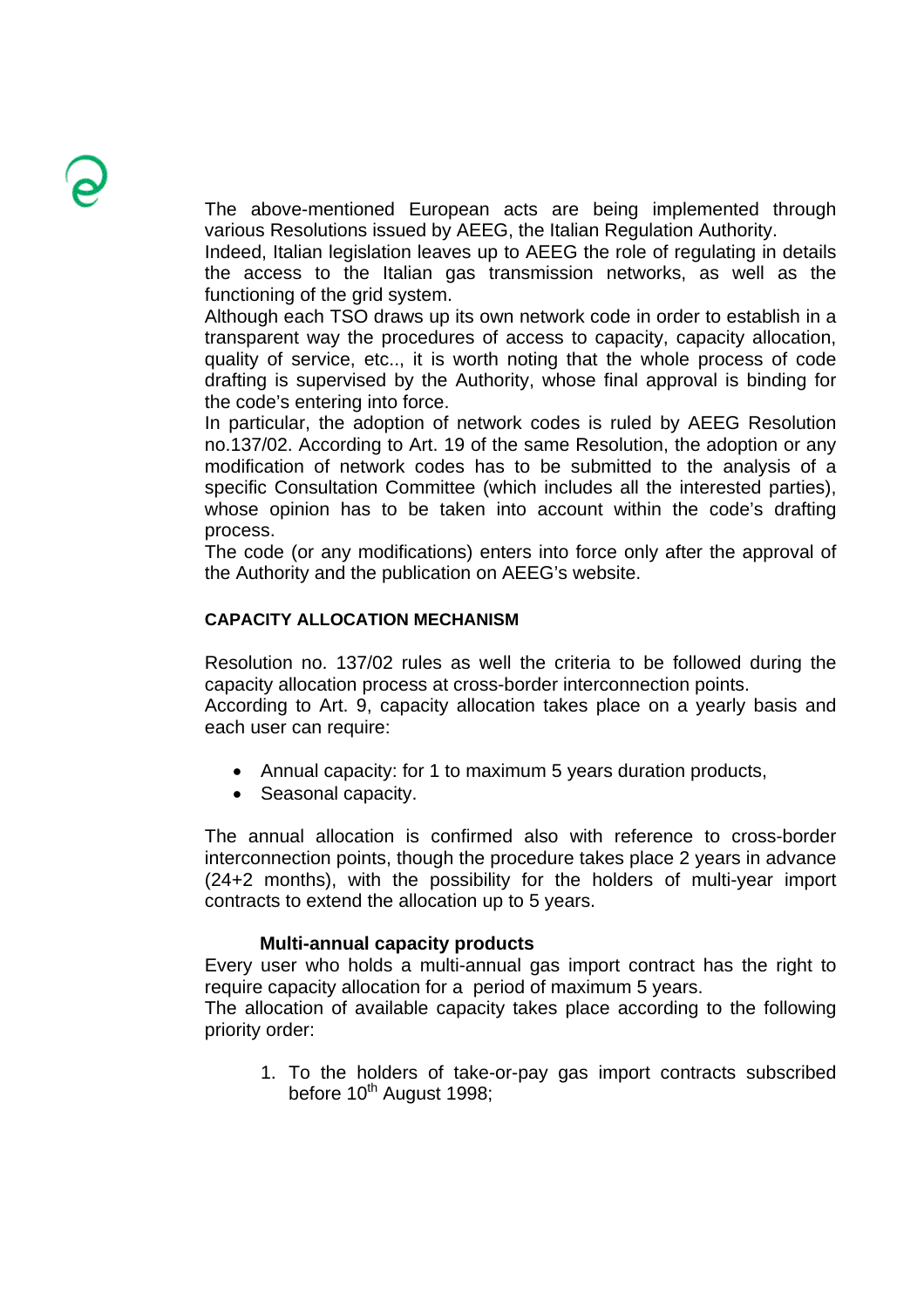2. To the holders of multi-year gas import contracts (different from the ones at point 1)

For every thermal year included in the committed five years, if the capacity requested exceeds the offered capacity, the TSO shall allocate the capacity on a pro-rata basis, always complying with the priority order previously reported.

### **Annual and seasonal capacity products**

In case of capacity products of one year and less, the allocation of available capacity takes place according to the following priority order:

- 3. To the holders of annual gas import contracts;
- 4. To the holders of less than one-year gas import contracts

Firm capacity is preferentially allocated to each user requiring annual capacity; if the capacity requested exceeds the available capacity, the TSO shall allocate the capacity on a pro-rata basis, always complying with the priority order previously reported.

Furthermore, if during the entire Thermal Year or in any period of it, firm capacity is not sufficient to satisfy the demand, yearly interruptible capacity is allocated on a pro-rata basis, according to what is prescribed by Art. 10.3.

In case during the allocation process, the allocation of any annual firm capacity is not confirmed, the TSO will allocate that firm capacity as a replacement for any capacity allocated as interruptible.

Interruptible seasonal capacity is allocated on a pro-rata basis.

Allocation of capacity during the thermal year is also allowed: in this case, the length of capacity products could vary from one up to three or six months.

#### **NOMINATION SCHEDULE**

The deadlines for the Nomination scheme are as follows:

First TSO deadline: 11:30 a.m. (Gas Day D-1) > TSO shall publish the provisional balance of the previous day.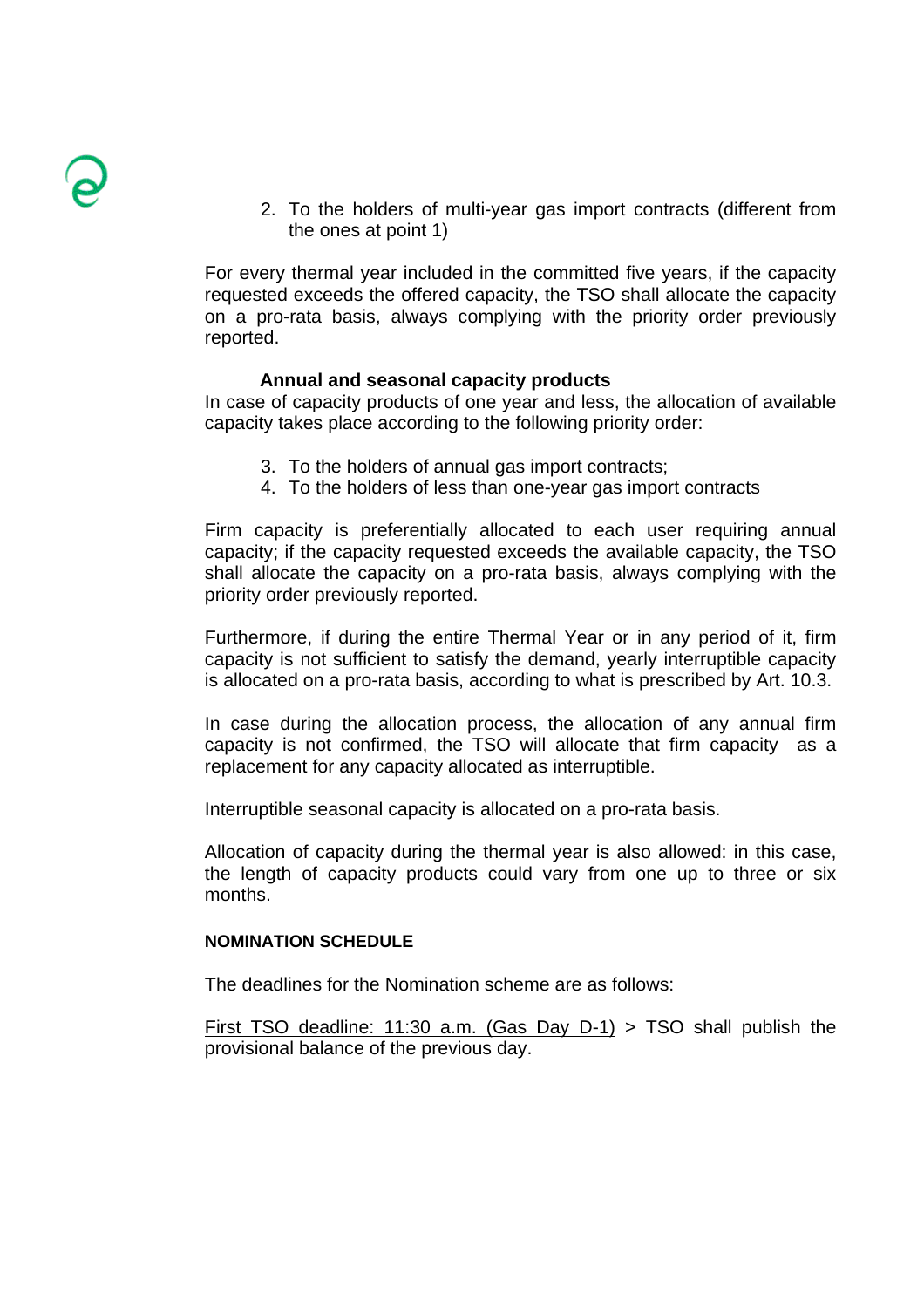First Shipper deadline: 12:00 p.m. (Gas Day D-1) > Shipper shall communicate the transactions he is willing to complete on the  $PSV<sup>1</sup>$ .

Second Shipper deadline: 13:00 p.m. (Gas Day D-1) – (*Nomination*) > Shipper shall communicate to the TSO his transportation programme, informing him about the quantity of gas (expressed in energy) that he is willing to transport on day D.

Second TSO deadline: 17:00 p.m. (Gas Day D-1) > TSO, once verified the transportability of the nominated gas, gives confirmation of the programme to the shipper.

In case of technical constrains, preventing the TSO from the confirmation of shipper's daily schedule, the TSO (within this deadline) will communicate to the involved shippers the respective quantity of transportable gas. Based on the information provided by the TSO, the involved shippers will update their transportation programme.

Third Shipper deadline: 19:00 p.m. (Gas Day D-1) > Shipper shall communicate to the TSO the updated transportation programme for day D

However, the "Third Shipper deadline" is only a passive instrument, since the shipper has to re-nominate according to the potential modifications to his transportation programme imposed by the TSO. In practice, there is no prescription of any re-nomination rights for shippers on a day-ahead basis.

### **UIOLI**

l

Currently, the congestion management procedures applied by the Italian TSOs comply with the requirements in Article 5 para 3 (a) of Reg. EC/1775/2005, which states that unused capacity shall be offered on the primary market at least on a day-ahead and interruptible basis (interruptible short-term UIOLI).

Indeed, Art. 15, para 4 of Resolution 137/02 establishes that the TSO shall allow contracted but not assigned (unused) capacity to be freed up at a short notice as interruptible capacity.

The procedure through which the unused capacity is freed up is reported on the network code and starts from the TSO's analysis of the users monthly programmes, in order to quantify the total amount of unused capacity.

<sup>&</sup>lt;sup>1</sup> PSV stands for Virtual Exchange Point and it represents the Italian secondary market.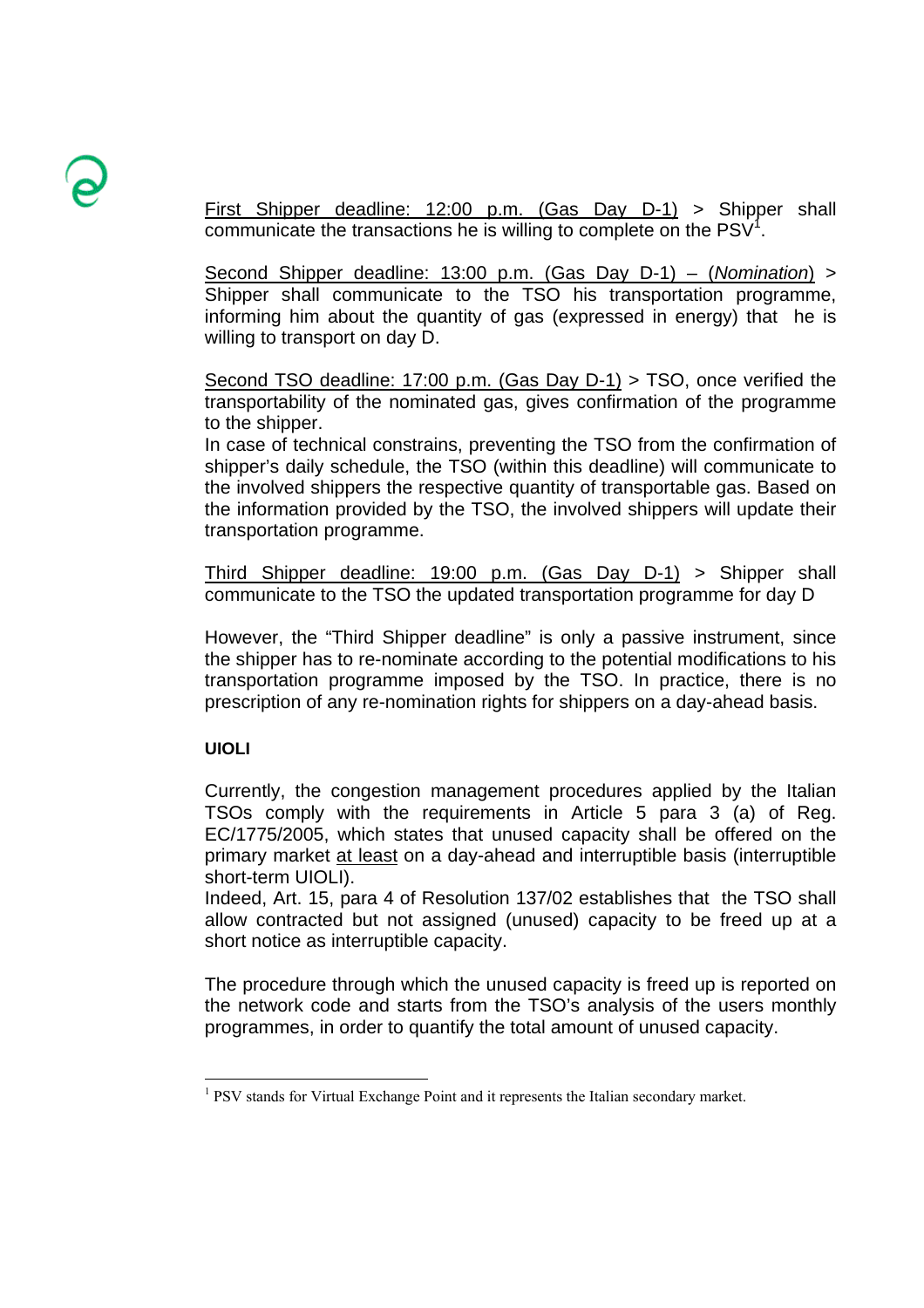The deadlines for the allocation of unused capacity are as follows<sup>2</sup>:

First TSO deadline : Day D+2  $(24^{th})$  > TSO shall publish the following month's unused capacity

First Shipper deadline: Day D+3  $(25<sup>th</sup>)$  > Interested shippers shall send their requests for unused capacity to the TSO

Second TSO deadline : Day D+4  $(26<sup>th</sup>)$  > TSO shall allocate, on a monthly basis, the unused capacity to the shippers who required it. If the unused capacity is not sufficient to satisfy all the requests, the TSO will allocate it on a pro-rata basis.

Second Shipper deadline: Day D+5  $(27<sup>th</sup>)$  > Involved shippers shall confirm the acceptance of the allocated capacity to the TSO. Finally, the transportation contract related to the unused capacity has to be subscribed within the first 5 working days of month M.

The above-mentioned unused capacity is allocated to the applicant shippers on an interruptible basis. This means that, in case of transportation necessities, the holders of the unused capacity have the right to require it back in order to use it (totally or partially) on Day D.

The deadline for their requirements to be accepted is at 13:00 p.m. on Day D-2.

If the holder claims back its capacity, the TSO shall communicate to the involved shippers the updated amount of unused capacity allocated to each of them on Day D, as resulting from the application of a pro-rata mechanism.

### **SECONDARY MARKET**

l

Since October 1<sup>st</sup> 2003, a secondary gas market, called PSV, is operating in Italy and its functioning is regulated by the Authority.

The PSV is a virtual hub on which it is possible completing bilateral transactions over-the-counter (OTC). This secondary market is accessible not only by shippers, but also by operators who don't have transportation contracts with the main TSO (Snam Rete Gas), for example traders. However, users different from shippers need to have a guarantor towards the TSO in order to access the PSV.

<sup>&</sup>lt;sup>2</sup> To be noted that shippers have to inform the TSO about their monthly programme on the  $22<sup>nd</sup>$  of the previous month (M-1), which can be considered the starting day (D) of the process of allocation of unused capacity.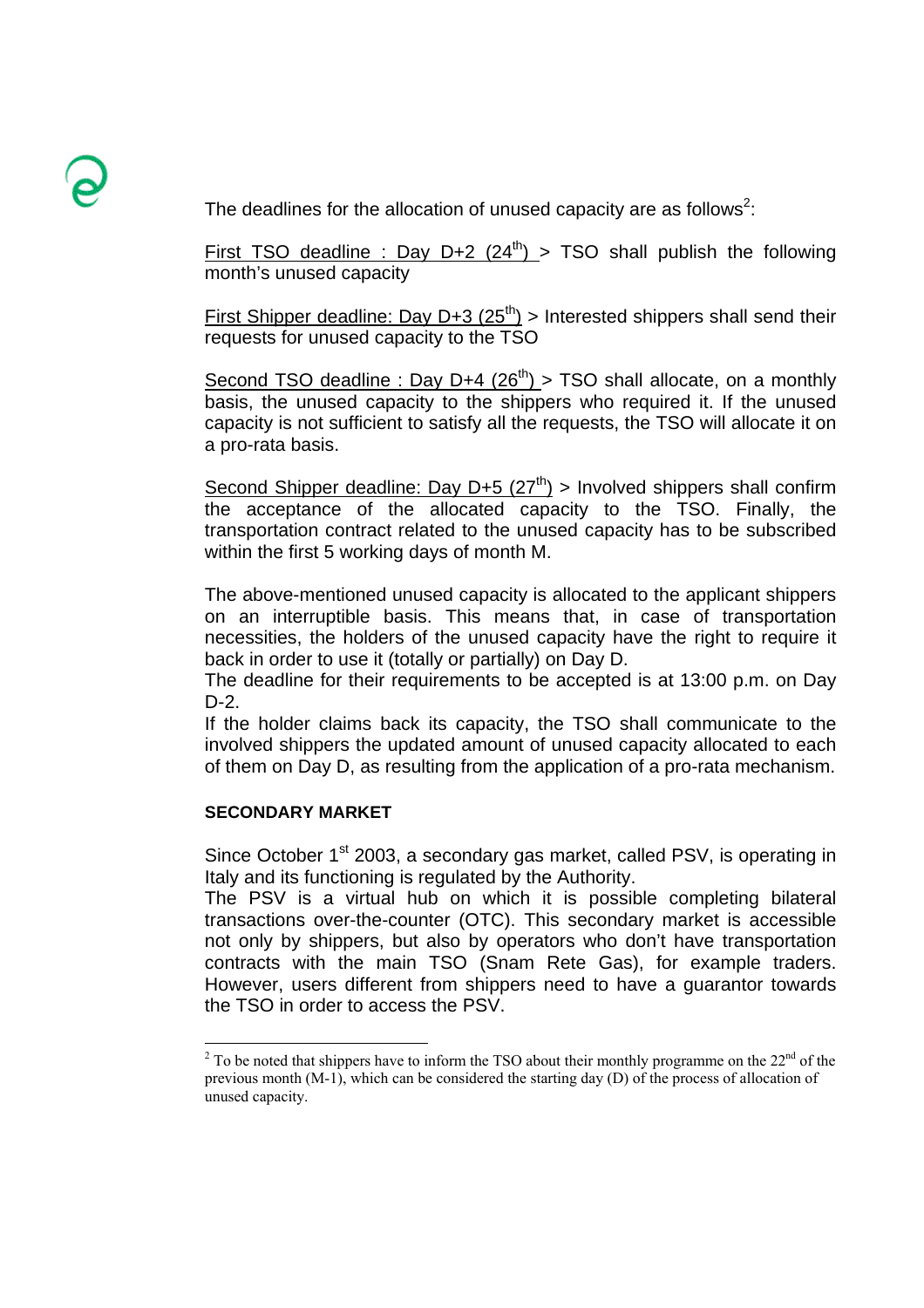The gas products traded on the PSV are daily and multi-daily, up to the maximum of 30 days.

# **3. A COMPARISON BETWEEN ITALY AND ERGEG'S PROVISIONS**

### **OPEN SUBSCRIPTION PERIOD**

ERGEG expresses his appreciation for capacity allocation mechanisms such as Open Subscription Periods, with subsequent pro-rata allocation.

Such a procedure is the one currently on force in Italy, with reference to allocation of existing capacity. Indeed, if demand for firm capacity does not exceed the available capacity, all requests are satisfied on a firm basis at the end of an OSP; whereas in case of actual congestion, each shipper is allocated a portion of capacity equal to the proportion of its specific requirement related to the total interest of all shippers in the OSP.

To be noted, that Italian regulation has established a priority order to be respected during the allocation procedure: the priority accorded to the holders of take-or-pay and multi-annual import contracts aims to ensure the security of supply, though without hindering competition.

#### **OPEN SEASON**

With reference to the allocation of new capacity in the long-term, ERGEG expresses his preference for open-seasons or long-term auctions.

Neither of these allocation mechanisms is currently on force in Italy<sup>3</sup>, but it is worth mentioning that an open-season procedure has been introduced, by Ministerial Decree dated 28<sup>th</sup> April 2006, with regards to TPA exempted infrastructures (among which, interconnectors) but it has been implemented by the Italian Energy Authority so far only for exempted LNG terminals.

<sup>&</sup>lt;sup>3</sup> A particular case is represented by the Open Season (OS) procedure on the Igi – Poseidon Pipeline, currently in progress, to allocate to third parties a quota of the additional firm forward flow capacity (i.e. capacity in excess of the Exempted Capacity) of the Poseidon Pipeline. The OS has been foreseen by the 21 June 2007 Decree by the Italian Ministry of Economic Development as a condition for the release of the capacity exemption. The Open Season Procedure Regulation has been approved by the Italian Energy Regulatory Authority with deliberation ARG/gas 72/08 dated 3 June 2008; by the Greek Energy Regulatory Authority with deliberation 169/2008 dated 4 June 2008 and by the Greek Ministry of Development with Decree ΑΠ∆ 1/ Α / 14871 / 17-6-08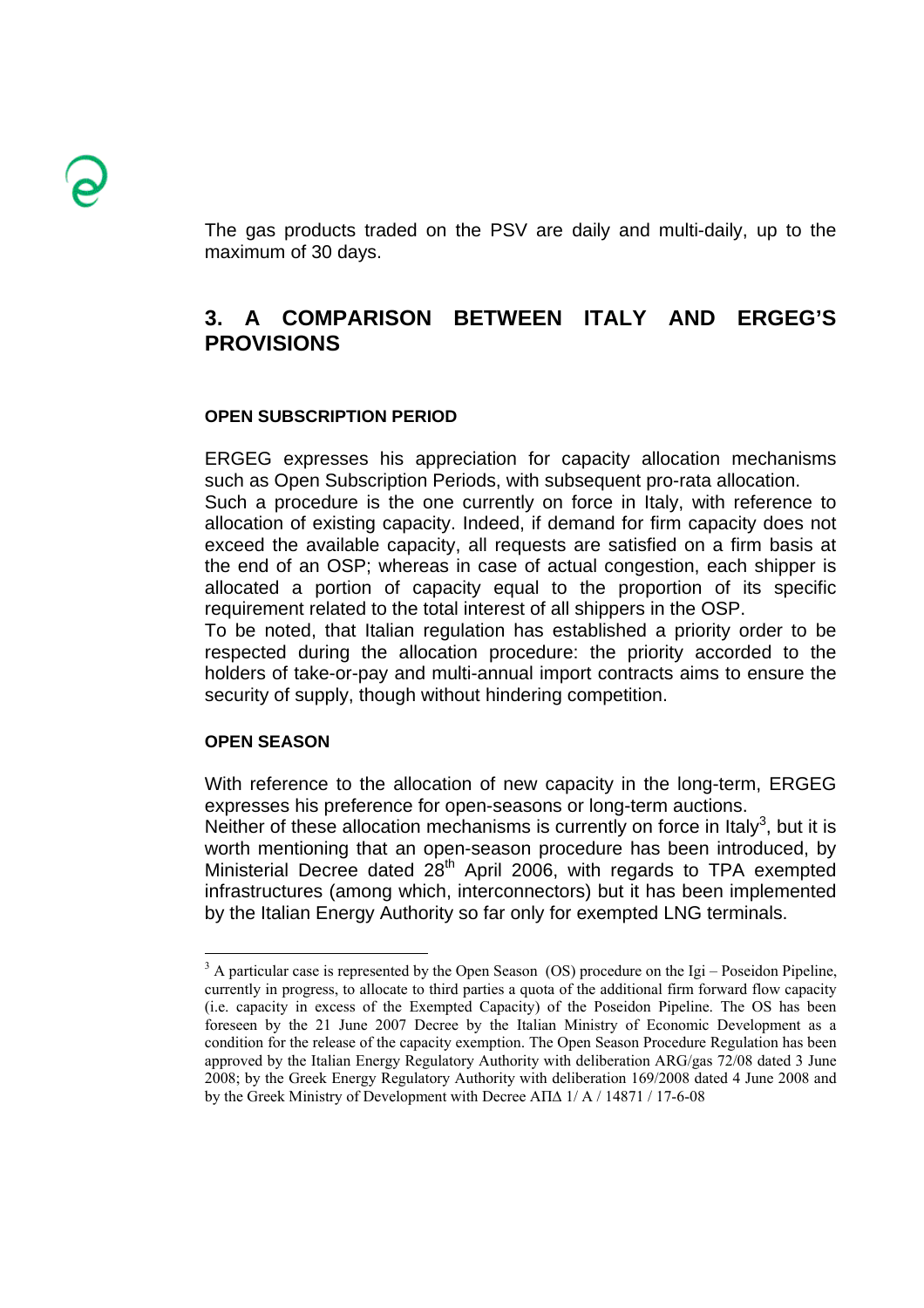## **UOLI**

The only UIOLI mechanism actually implemented by the Italian TSO is interruptible UIOLI, as required by Reg. (EC) 1775/2005. However, differently from what established by the above-mentioned Regulation, the unused capacity is not offered on a day-ahead basis, but on a monthly one. Besides underlining the importance of the already implemented mechanism, particularly in Member States where the volume of interruptible capacity offered is limited, ERGEG suggests the introduction of further UIOLI procedures, such as Firm Short-Term UIOLI and Long-Term UIOLI.

### **Firm Short-Term UIOLI**

The aim of this mechanism consists in making firm day-ahead capacity available on the market in case of contractual congestion, restricting or removing re-nomination rights where they exist.

This procedure consists of setting a nomination schedule so that any resulting day-ahead capacity can be allocated in due time prior to the start of the main trading activities on the last trading day preceding the day of delivery.

In ERGEG's idea:

- Re-nominations rights should be applied according to a specific limit (re-nominations cannot vary entirely). ERGEG proposed to provide each shipper 2% of its booking capacity + 2% of the technical capacity at the entry point.
- A certain amount of firm daily ahead capacity must be guaranteed to the market. Indeed ERGEG proposes at least 10% of the technical capacity at the entry point is offered on a day-ahead basis.

If the nominated firm and interruptible capacity plus the capacity reserved for re-nomination exceed a defined level, the nominations of interruptible capacity have to be rejected, partially or totally , in order to make a minimum amount of capacity available on a firm day-ahead basis. Nominations of interruptible capacity that have not been rejected shall be fulfilled on a firm basis. **Day-ahead capacity is then allocated by auction only,** with the establishment of reserved prices to be disallowed by the Authority.

However, it is not clear how a firm short-term UIOLI could be designed within the Italian system; firstly, due to the long time (currently estimated in 8 working days) usually required by the incumbent TSO (Snam Rete Gas) to verify the guarantees presented by each subject intentioned to book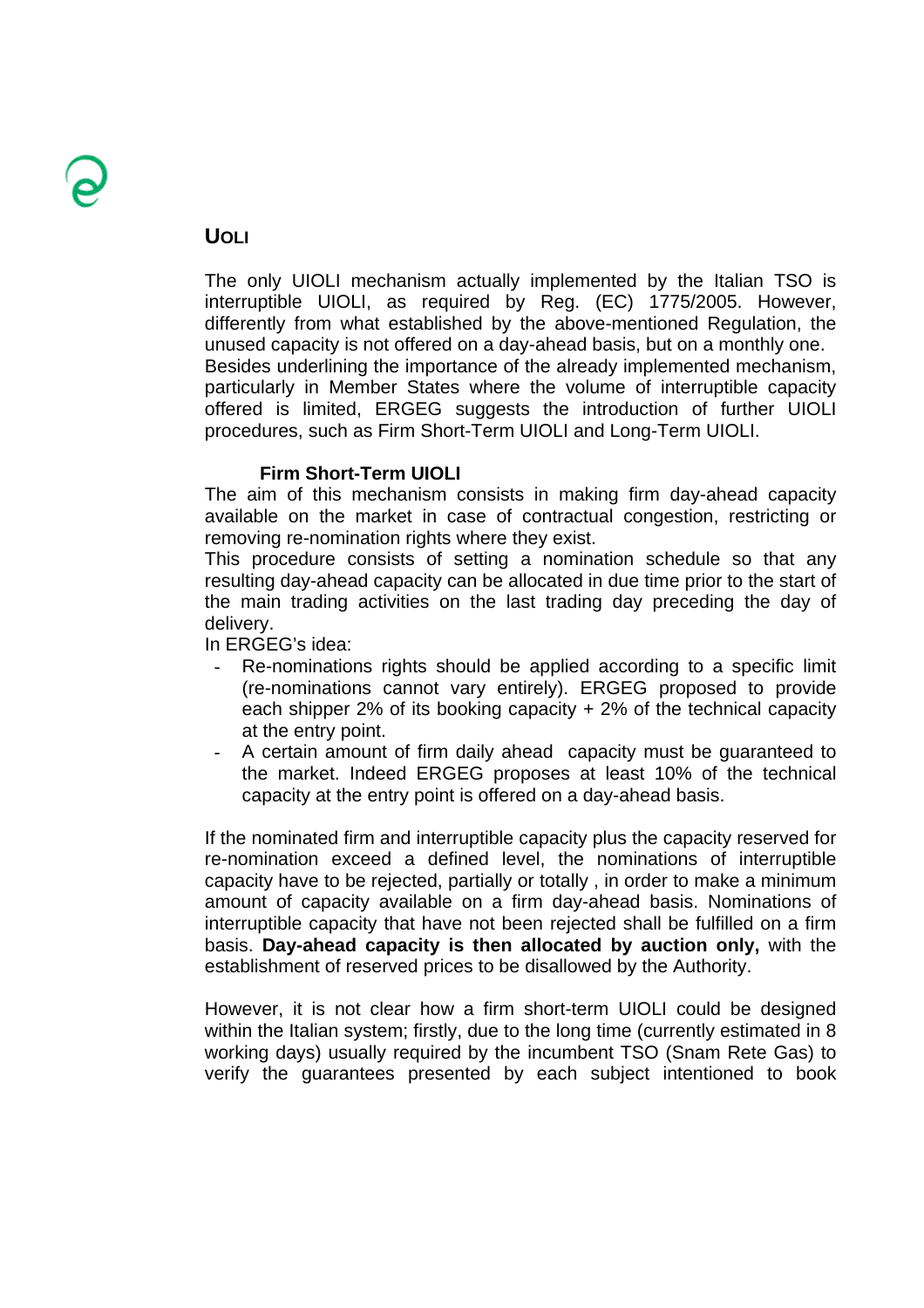transportation capacity. Secondly, because there is no allocation of dayahead capacity on the Italian market, differently from what happens in other Member States.

#### **Long-Term UIOLI**

This mechanism provides the withdrawal of systematically underutilised capacity in presence of the following conditions:

- Shippers requesting capacity bookings at a particular interconnection point are unable to obtain it, either both on the primary and secondary market;
- During a specific period covering at least one winter month, the capacity holder systematically underutilizes at least part of his capacity, allocated with a contract duration of more that 1 year;
- Furthermore, the unused capacity has not been sold or offered in due time and at reasonable price on the secondary market by the owner and he is unable to satisfactorily justify his behaviour;
- The gas market share of the capacity holder on the entry-side of the respective interconnection point exceeds the capacity share defined by the NRA.

The capacity holder can lose, partially or completely, his capacity rights for a given period or for the remaining term. Moreover, he can be limited in his nomination rights for a given period to the maximum flows of the previous year. The withdrawn capacity, as the one subject to limits to the nomination rights, shall be offered on the primary market by the TSO.

Once the capacity is transferred to another user, the initial capacity holder is relieved of any payment obligation for the withdrawn part of the capacity, without prejudice to possible fees related to withdrawal itself.

Long-Term UIOLI has been introduced into the Italian legal framework by Ministerial Decree dated 11<sup>th</sup> April 2006 and referred to TPA exempted infrastructures (among which, interconnectors). Art.6, par. 3 and 4, states that both exempted capacity and capacity allocated with priority, if constantly and voluntarily underused, shall be withdrawn and re-allocated to third parties, even for multi-annual periods.

We are still waiting for a Resolution in which the Authority regulates this procedure in details.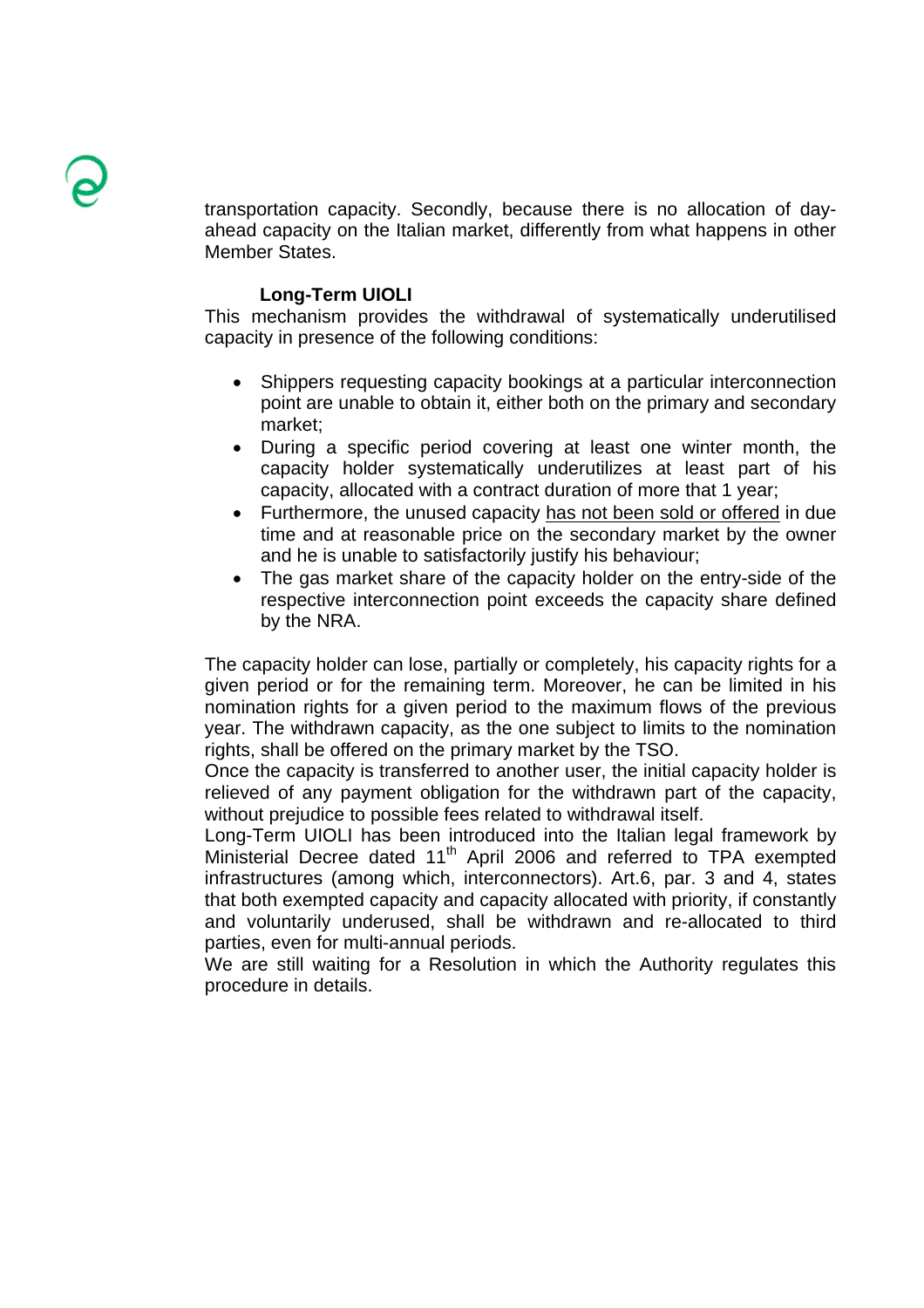## **SHORT-TERM CAPACITY PRODUCTS**

ERGEG suggests that a proportion of the available capacity shall be mandatory set aside for short-term capacity products to be offered on a firm basis. In the Italian system the provision of capacity products of one year and less is not mandatory: the allocation of capacity at interconnection points is on an annual or seasonal basis and the above-mentioned priority order (which favours the holders of long-term import contracts) implies that the requests for shorter-terms (year, less than a year) capacity products are satisfied as residual.

Moreover, as previously stated, differently from many other Member States, the booking of daily capacity is only possible on secondary markets (i.e. only if the shipper who holds this capacity is willing to sell it to another shipper).

# **4. ANSWERS TO ERGEG'S DISCUSSION POINTS**

## **1. Do you agree with the problems that ERGEG has identified with capacity allocation and congestion management? Are there other aspects that should be taken into account**

Yes, we agree with the problems that ERGEG has identified with capacity allocation and congestion management. Nevertheless, further considerations have been reported within the introduction of this document.

## **2. The scope of ERGEG's principles and of the derived proposals covers bringing capacity to the market where there is currently contractual congestion. Do you agree with this approach?**

Edison suggests to extend the scope of the document not only to the points with actual or potential congestion (as originally suggested by ERGEG), but to **all the cross border points**. Of course, the application at storage and LNG facilities or at exit points to end consumers still should not apply (as ERGEG assumed).

In our view, it has no sense to apply the Guidelines only partially. Firstly, applying the same rules to all the European interconnection points, and consequently facing a single gas transportation system, would facilitate the cross-border market harmonization and integration. Furthermore, it would be very complicated and inefficient for a single TSO managing several interconnection points ruled in different ways.

Secondly, it is very difficult to understand when a point is "potentially" congested. For instance, currently an entry point cannot be saturated only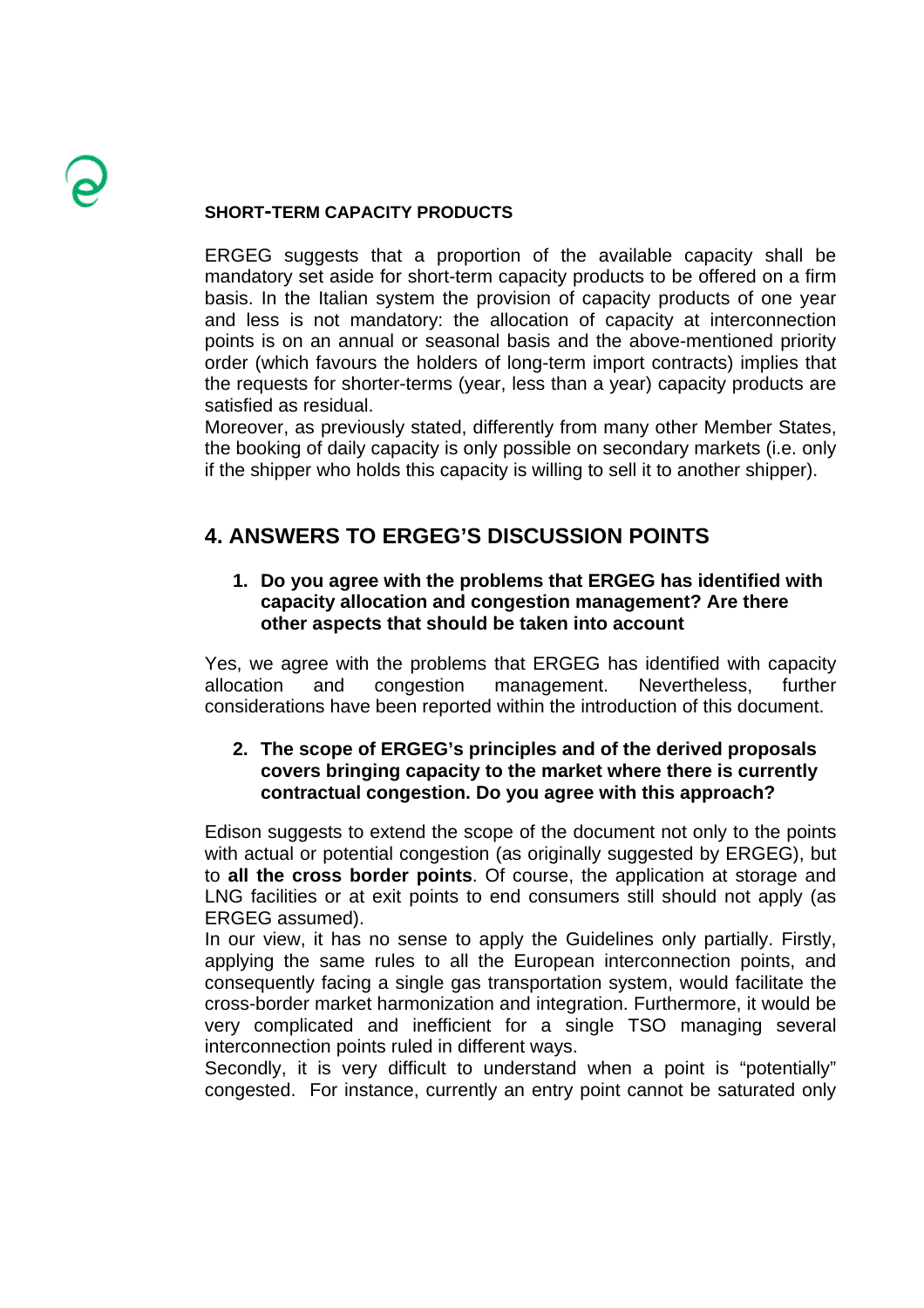because there's a bottleneck upstream. If the bottleneck is removed, the entry point could become congested.

**3. In principle, European regulators consider FCFS allocation potentially discriminatory. Do you share this view? What do you think about the proposed mechanisms (OSP with subsequent pro-rata allocation or auctioning)?** 

Edison agrees with ERGEG that First Come First Served mechanism (FCFS) could be in some circumstances a non transparent and potentially discriminatory allocation mechanism.

Nevertheless, we think that such a mechanism should be better analyzed: indeed it is the simplest from an administrative perspective and the one with the lowest transaction costs. Therefore we consider that FCFS could be suitable in certain circumstances and in particular in developing markets because it provides incentives to network users to reserve capacity as soon as possible and therefore to develop the market soon. Moreover, FCFS could be seen positively in countries where significant investments in infrastructures are taken, because it is an easy way to book capacity and, consequently, it acts as guarantee for the investment.

However, if FCFS was replaced by other allocation procedures, it would be important to guarantee the priority of holders of long term supply contracts or shippers who have acquired TPA exemption rights, on the upstream or on the downstream level.

With reference to the proposed mechanisms (OSP with subsequent pro-rata allocation or auctioning), we would like to remind that an OSP system is currently on force in the Italian system, followed by a pro-rata allocation in case of congestion.

We think that a possible evolution of this mechanism, in case of demand exceeding offer, could foresees:

- Allocation on a pro-rata basis, in case of long-term capacity contracts;
- Allocation via auction, in case of short-term (one year and less).

Nevertheless, Edison would like to underline that the effectiveness of these procedures to solve congestions depends on the gas market design. In particular, the risk of implementing pro-rata mechanism lies in the absence of a perfect functioning secondary market. For that reason, Edison recommends a further development of secondary markets.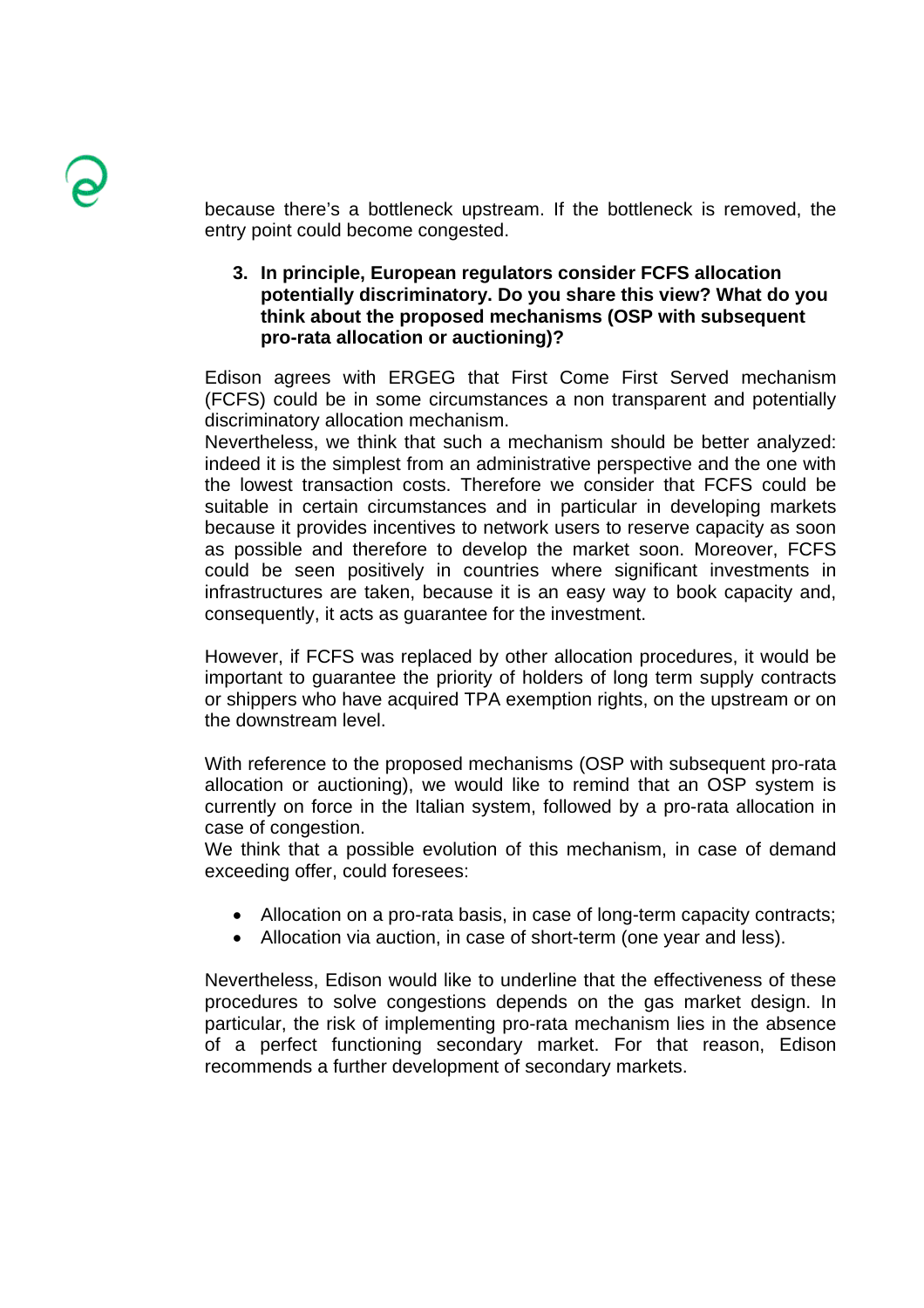## **4. In your view, what is the future importance of the proposed capacity products (firm, interruptible, and bundled) and of the proposed contract duration (intra-day up to multi-annual)?**

In general, Edison agrees with the opportunity to offer different capacity products and is particularly favourable to the provision of **bundled products**, which could improve an efficient use of available capacity and simplify shippers' booking procedures. An issue of specific importance, which could be easily solved by the provision of bundled products, is represented by the necessity of TSOs' coordination in the maintenance of the networks: the current lack of coordination implies very long periods of capacity unavailability on a interconnected network managed by different TSOs

Another relevant issue concerns "force majeure" clauses usually included in transport contracts: when a shipper buys capacity on different transmission systems by a single contract, it would be reasonable to have a single "force majeure" clause applicable to the whole interconnected network. Edison supports the involvement of all actors (stakeholders, Association, Institutions,) to define an harmonization process on the European level to reach a unique "force majeure" clause both for the Member States and non-EU States.

In our opinion, specific fees should be potentially foreseen for the TSOs when offering new services, among which bundled products, in order to recover their additional costs.

It is appreciable ERGEG's intention to develop a gas market characterized by an increasing role of day-ahead and **intra-day** capacity products. Nevertheless, Edison is concerned about the compatibility of these products with the upstream supply contracts. Indeed, the flexibility provided by gas suppliers could not allow to use capacity on an intra-day basis. Therefore, the possibility to take advantage of short term capacity products depends on the existence of a gas exchange, which would make gas available on a short time horizon.

## **5. What is the role of secondary capacity trading?**

The importance of the development of secondary capacity trading has already been underlined within the introduction.

## **6. How do you assess the proposed measures to enhance the availability of firm capacity and to improve short-term and longterm congestion management?**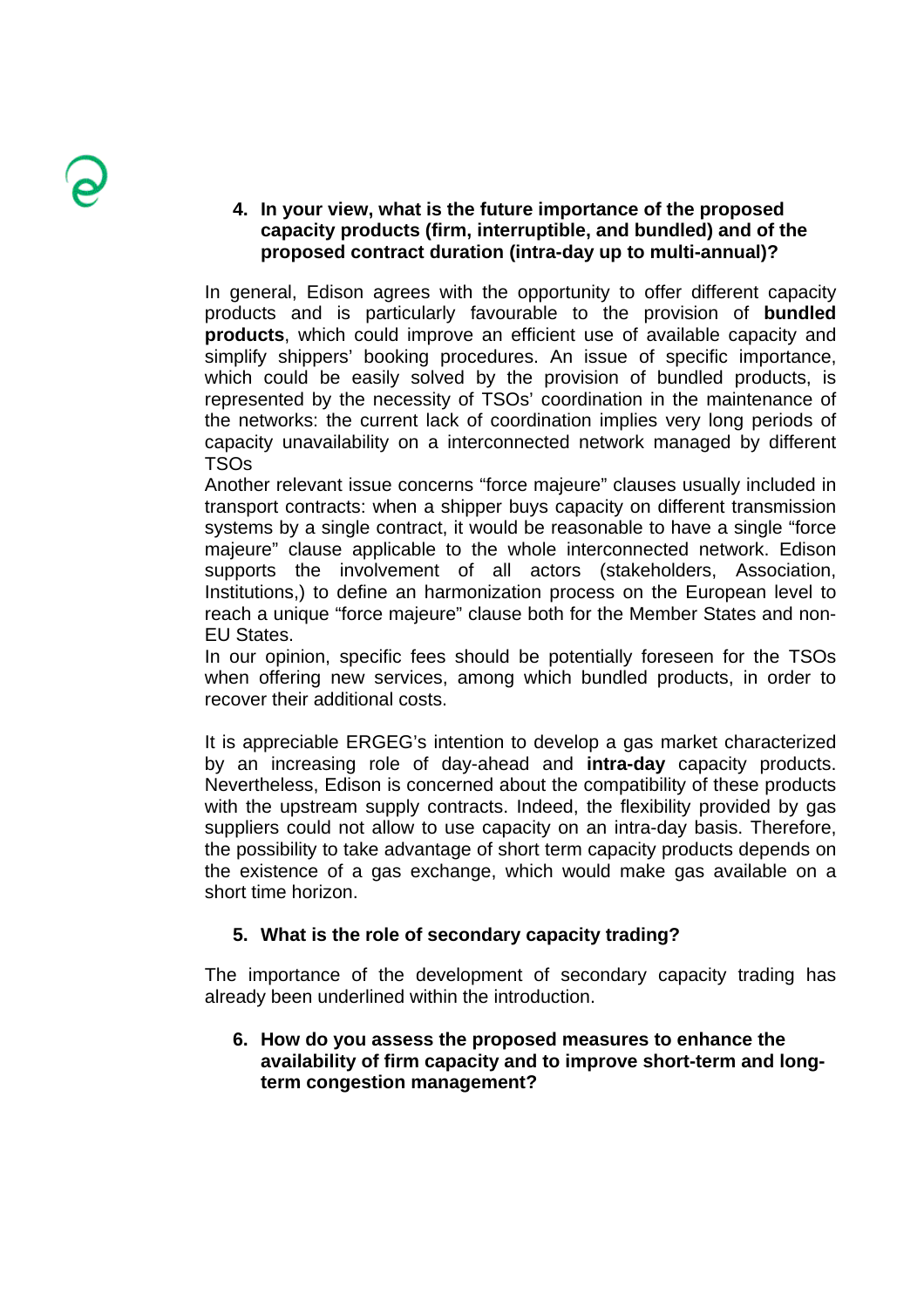### **7. What are your views on the proposals? Do they address the problems? Will they lead to more effective capacity allocation methods being developed?**

It follows a point-to-point analysis of the different capacity allocation and congestion management measures.

### • **BUY BACK**

First of all, in our view, the applicability of this mechanism to systems different from the British should be better analysed. However, we would like to underline the presence of some criticalities:

"What would it happen if the TSO was not able to buy back the capacity in case of overbooking?" It would not be correct that shippers who bought firm capacity have it interrupted. Further, the provision of an eventual economic compensation for interrupted shippers (when present) would only recognize direct costs, while the main damage would be related to the infringement of upstream supply contracts. The risk arising from the possible payment of take-or-pay penalties could not be mitigated by the advantages of buy-back mechanism, i.e. the absence of counter-party risk and the certainty of a minimum price. Moreover, additional costs to be considered by the shippers are related to the storage unbalancing penalties that could occur if shippers' capacity is taken away.

### • **CAPACITY RELEASE**

Edison thinks that capacity release is not an efficient mechanism for several reasons:

- The imposition of a maximum share of capacity for each shipper on a single entry point could lead to the implementation of distortive mechanisms. Reducing a shipper's import capacity on a specific entry point would not necessarily mean improving competition, because the shipper could buy at the border, at a higher price, the gas he was not able to import. In conclusion, this would have negative consequences on the final gas price to consumers.
- Taking into account the capacity share that a shipper has only on a single entry point, in order to apply capacity release procedures, could be misleading: that entry point could in fact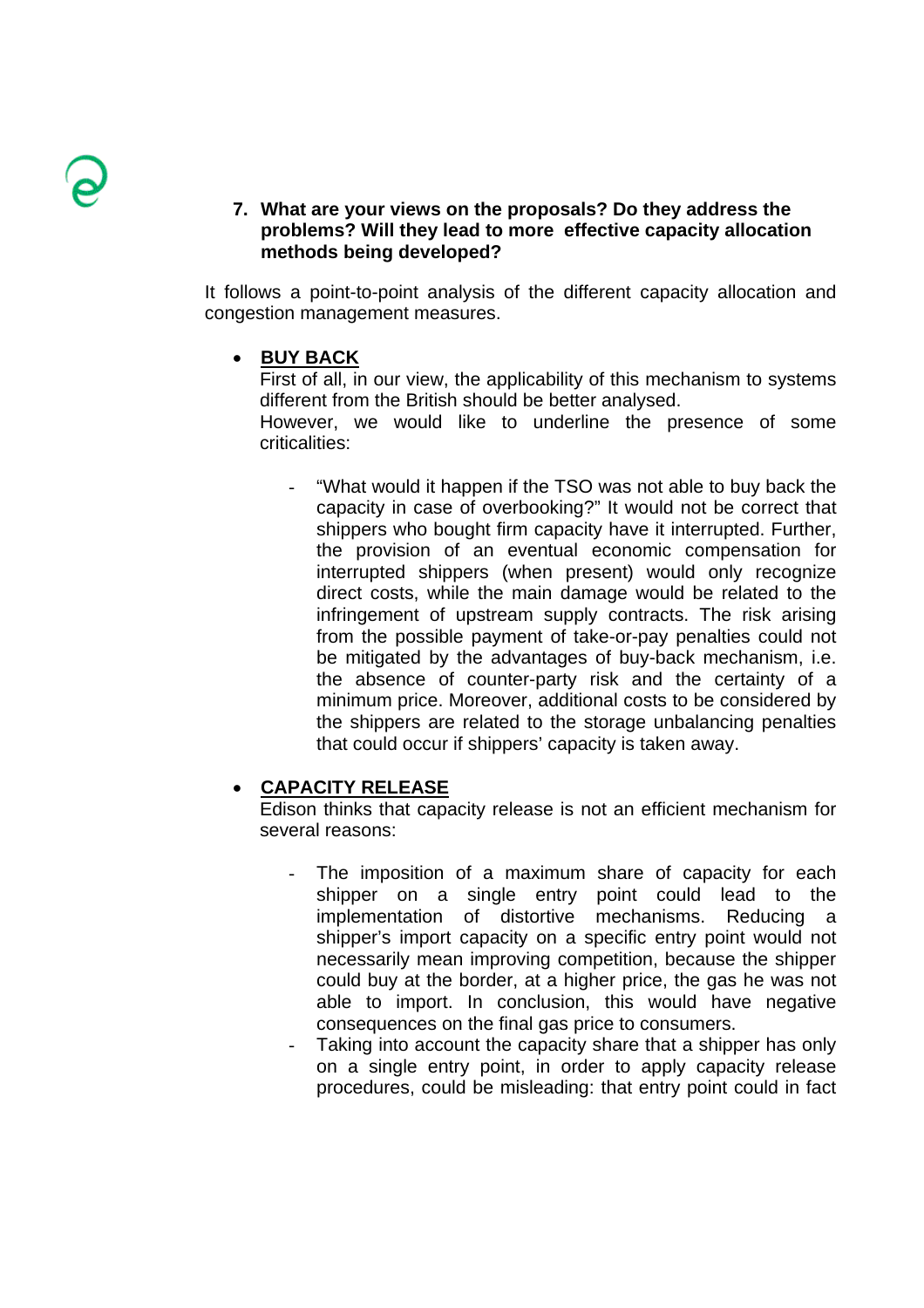be the only import point for that shipper. A capacity share calculation on a national basis (i.e. having as reference all the entry points) could therefore be more recommended.

- As stated in the introduction, it seems correct that capacity release provisions should not apply to TPA exempted capacity.
- **UIOLI**

A part from the interruptible short term day-ahead UIOLI, which is already implemented by European TSOs according to Regulation EC/1775/2005, ERGEG proposes the introduction of two further UIOLI mechanisms: firm short term UIOLI and long term UIOLI.

As concerns the firm short term UIOLI, Edison appreciates ERGEG's intention to prompt the market towards a day-ahead capacity allocation system. Nevertheless, the availability of capacity on a dayahead basis could not be fully used due to the lack of liquidity on the gas market.

A critical point to be underlined is that anticipating the conclusion of capacity nomination process cannot impede to the shippers to benefit from the flexible conditions obtained (and paid) within the upstream supply contracts.

In Edison's opinion, the idea to be supported is the one of a very restricted period of time (some hours before the gas-day) in which the shipper may not re-nominate capacity. Other limitations to nominations – re-nominations of booked firm capacity would reduce the possibility for the shipper to exploit the flexibility of the upstream supply contracts.

Regarding the long term UIOLI, Edison agrees that the implementation of a long-term UIOLI could have a positive impact, due to the increase of market liquidity and flexibility conveyed. Still, we have found some criticalities:

- The lack of an efficient and well-functioning secondary market should be taken into consideration when evaluating the behaviour of capacity holders: indeed, we do not think that the **sale** of unused capacity could be regarded as demonstration of shippers' good-willingness, since it is often impossible finding a transaction counter-party. Only the **offer** itself of unused capacity on the secondary market should then be the considered variable, showing the shipper's intention not to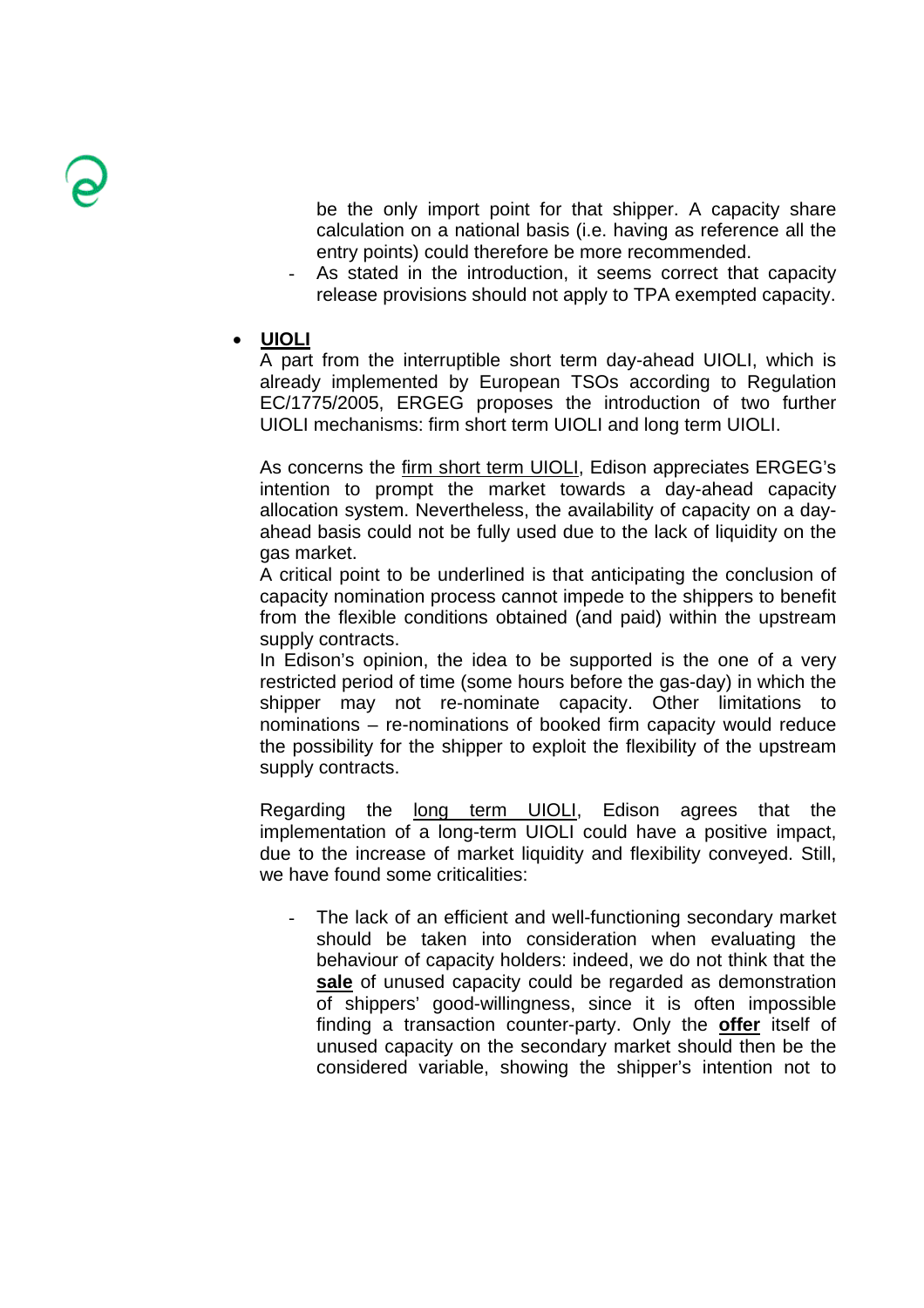hoard capacity in order to prevent the entrance of other operators;

- Based on the same consideration of the lack of capacity secondary markets, and therefore of a reference price, it is not clear how a "reasonable price" could be calculated;
- Close attention should be paid to the reasons of capacity underutilization within the monitoring period as well as to the shippers' justification for their behaviours: when evaluating the reasons for not using allocated capacity, it is worth underlining that demand seasonality and upstream supply contracts' flexibility must be taken into account as important variables, as well as possible reduction of available capacity due to maintenance reasons.
- It should be paid attention when considering "average" periods, either when evaluating the capacity holder under use (i.e *during a period covering at least month)* or when considering the capacity holder withdrawal *(specific period covering at least month).* While defining the "systematic" underutilized, NRAs should not calculate it on the average use of shippers' capacity in the defined period.
- The period of time in which the shipper may not re-nominate capacity should be restricted (up to some hours before the gas-day, for instance). Other limitations to nominations – re nominations of booked firm capacity would reduce the possibility for the shipper to exploit the flexibility of the upstream supply contracts;
- It is not clear how the long term UIOLI could interact with the firm short term UIOLI, in terms of nomination schedule: in particular, it seems that if the firm short term UIOLI is on force, long term UIOLI would not be necessary, because there should not be unused capacity to be freed;

## • **TRANSIT CAPACITY**

Edison agrees with ERGEG that the offer and use of separate capacity for transit purposes should be avoided, in order to ensure maximum liquidity of capacity markets.

## • **SHORT TERM PRODUCTS**

In principles, Edison shares ERGEG's opinion that part of the technical capacity shall be set aside for capacity products of one year and less. Nevertheless, it is important that the share of capacity reserved for short term products is reasonable and defined in an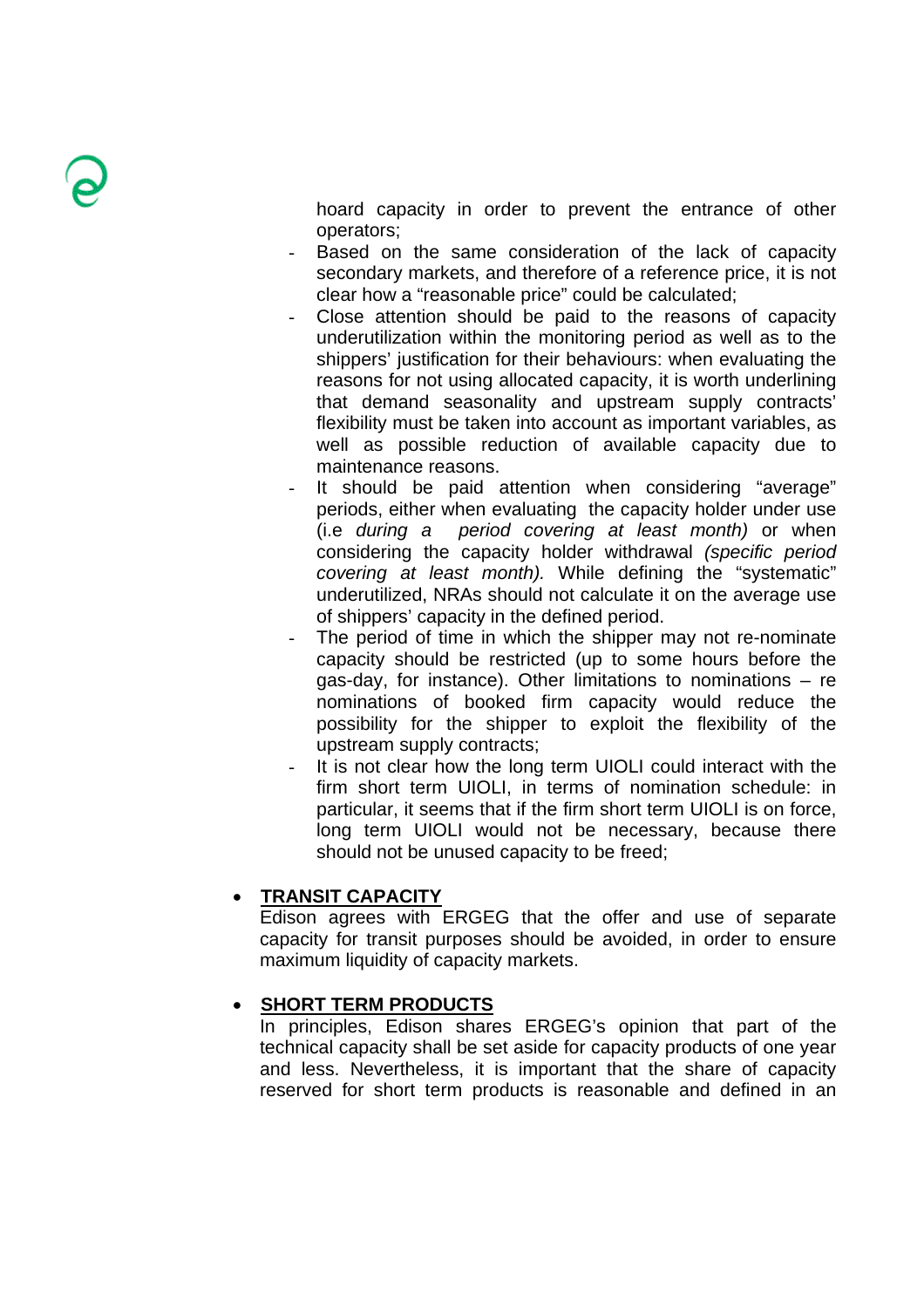appropriate way (the proposed range, 10%-25% seems to be too wide and it is not clear on which assumptions it has been calculated). in order to ensure that enough capacity is set aside for long term supply contracts.

Finally, it is important to note that, compared to long term capacity, short term capacity implies a major risk for the TSOs, because part of the capacity could stay unsold. For this reason, some mechanisms should be adopted in order to mitigate the risk. We propose, for instance, that fees for short term capacity should be higher than for long term, so including the risk that capacity would not be allocated for the following time.

### **8. Are the needs of shippers performing supply activities properly taken into account?**

No, Edison does not think that the needs of shippers performing supply activities are properly taken into account. In general, as reported in the introduction, we think that ERGEG's document does not consider the entire gas system as a single integrated chain. For example, all the aspects related to the upstream/downstream levels of the chain, like the flexibility of supply contracts and the seasonality of gas consumption, has not been taken into proper consideration.

Another critical point comes out from ERGEG's proposal to amend existing contracts within six months of the respective NRA's decision entering into force. This provision does not take into account the impact on take-or-pay supply contracts: indeed, it seems reasonable to think that "force majeure" would not be accepted as a justification for not having taken the reserved gas. A gas supplier could sell the gas at the border without having a complete view of the transport network that brings the gas to the European borders, where European regulations are into force. In this case it would be very difficult asking for the application of "force majeure". As a consequence of the possible criticalities emerging with relation to the upstream supply contracts, Edison suggests a more realistic timetable to amend existing contracts, for instance at least one year since the related NRAs' decision entering into force.

### **9. Are the proposed measures suitable to facilitate development of liquid gas markets?**

It is important to underline that capacity demand depends on the availability of gas supply contracts (and not vice-versa). As a consequence, Edison